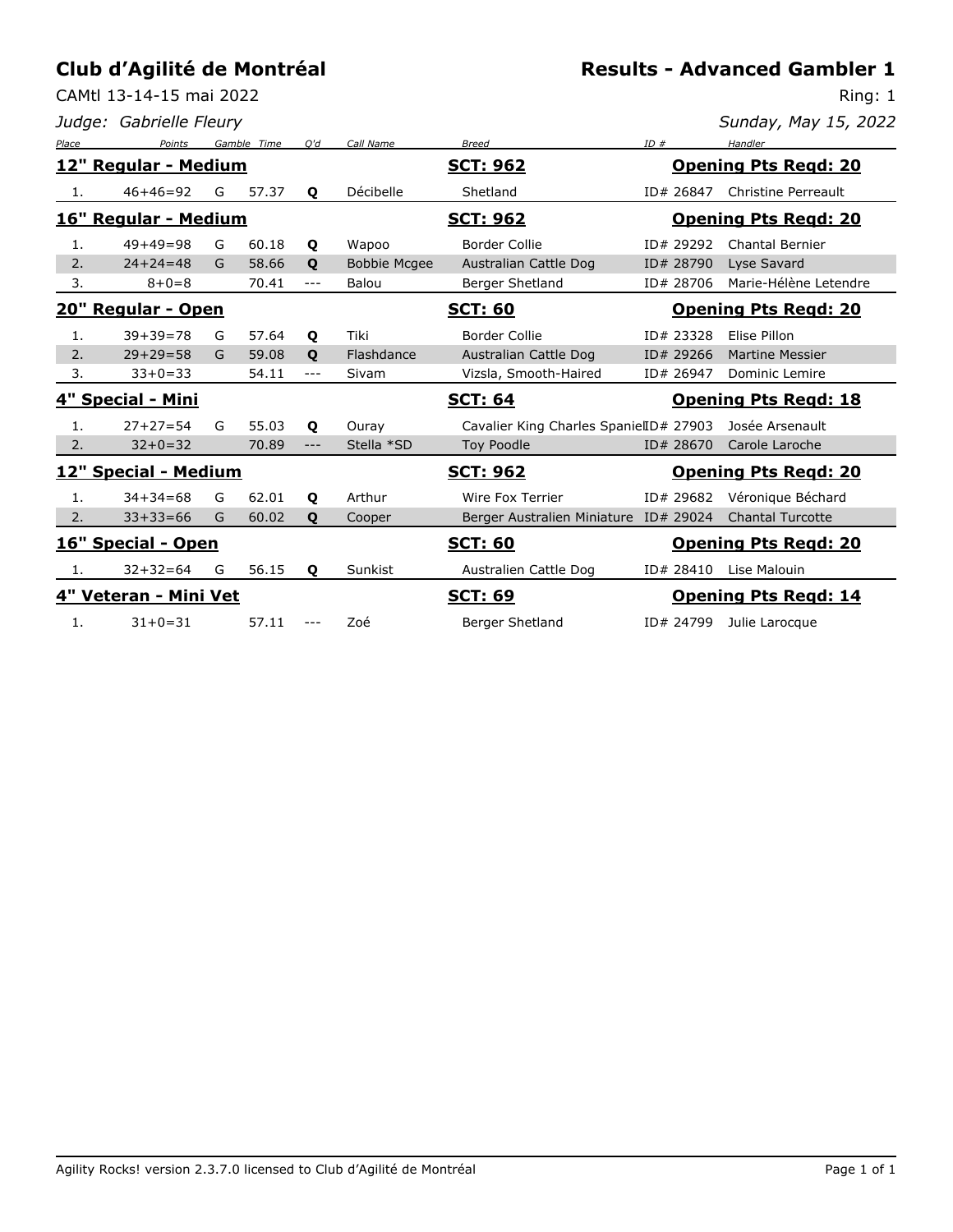CAMtl 13-14-15 mai 2022

**Results - Advanced Jumper 1**

Ring: 1

|       | Judge: Joanie Leclair |       |       |                     |                                    |       | Sunday, May 15, 2022   |
|-------|-----------------------|-------|-------|---------------------|------------------------------------|-------|------------------------|
| Place | <b>Faults</b>         | Time  | O'd   | Call Name           | <b>Breed</b>                       | ID#   | Handler                |
|       | 16" Regular - Medium  |       |       |                     | <b>SCT: 61</b>                     |       | <u> Yards: 185</u>     |
| 1.    | 0.00                  | 34.71 | Q     | <b>Bobbie Mcgee</b> | Australian Cattle Dog              | 28790 | Lyse Savard            |
| 2.    | 15.00                 | 55.94 | $---$ | Wapoo               | <b>Border Collie</b>               | 29292 | <b>Chantal Bernier</b> |
| 3.    | 43.57                 | 74.57 | ---   | <b>Bowie</b>        | Soft Coated Wheaten Terrier 29604  |       | Sylvie Marchand        |
|       | 20" Regular - Open    |       |       |                     | <b>SCT: 53</b>                     |       | <u> Yards: 185</u>     |
| 1.    | 0.00                  | 35.85 | Q     | Sivam               | Vizsla, Smooth-Haired              | 26947 | Dominic Lemire         |
| 2.    | 5.00                  | 31.60 | $---$ | Chili Pepper        | <b>Border Collie</b>               | 28124 | Anne Tremblay          |
| 3.    | 5.00                  | 32.75 | $---$ | Tiki                | <b>Border Collie</b>               | 23328 | Elise Pillon           |
| 4.    | 10.00                 | 28.36 | ---   | Tornade             | <b>Border Collie</b>               | 26722 | Sylvie Fontaine        |
| 5.    | 10.00                 | 30.23 | ---   | Chanel              | Grœnendael                         | 30135 | Sandrine Obry          |
|       | 4" Special - Mini     |       |       |                     | <b>SCT: 66</b>                     |       | <u>Yards: 185</u>      |
| 1.    | 0.00                  | 47.76 | *Q*   | Stella *SD          | Toy Poodle                         | 28670 | Carole Laroche         |
| 2.    | 0.00                  | 50.05 | Q     | Ouray               | Cavalier King Charles Spaniel27903 |       | Josée Arsenault        |
|       | 12" Special - Medium  |       |       |                     | <b>SCT: 61</b>                     |       | <u> Yards: 185</u>     |
| 1.    | 5.00                  | 59.15 | $---$ | Arthur              | Wire Fox Terrier                   | 29682 | Véronique Béchard      |
|       | 16" Special - Open    |       |       |                     | <b>SCT: 53</b>                     |       | <u> Yards: 185</u>     |
| -1.   | 5.00                  | 44.53 | $---$ | Sunkist             | Australien Cattle Dog              | 28410 | Lise Malouin           |
|       | 20" Special - Open    |       |       |                     | <b>SCT: 53</b>                     |       | <u> Yards: 185</u>     |
| 1.    | 8.64                  | 56.64 | $---$ | <b>MAYA</b>         | WEIMARANER                         | 27193 | <b>JEAN GODIN</b>      |
|       | 4" Veteran - Mini Vet |       |       |                     | <b>SCT: 79</b>                     |       | <u> Yards: 185</u>     |
| 1.    | 15.00                 | 37.01 | $---$ | Zoé                 | Berger Shetland                    | 24799 | Julie Larocque         |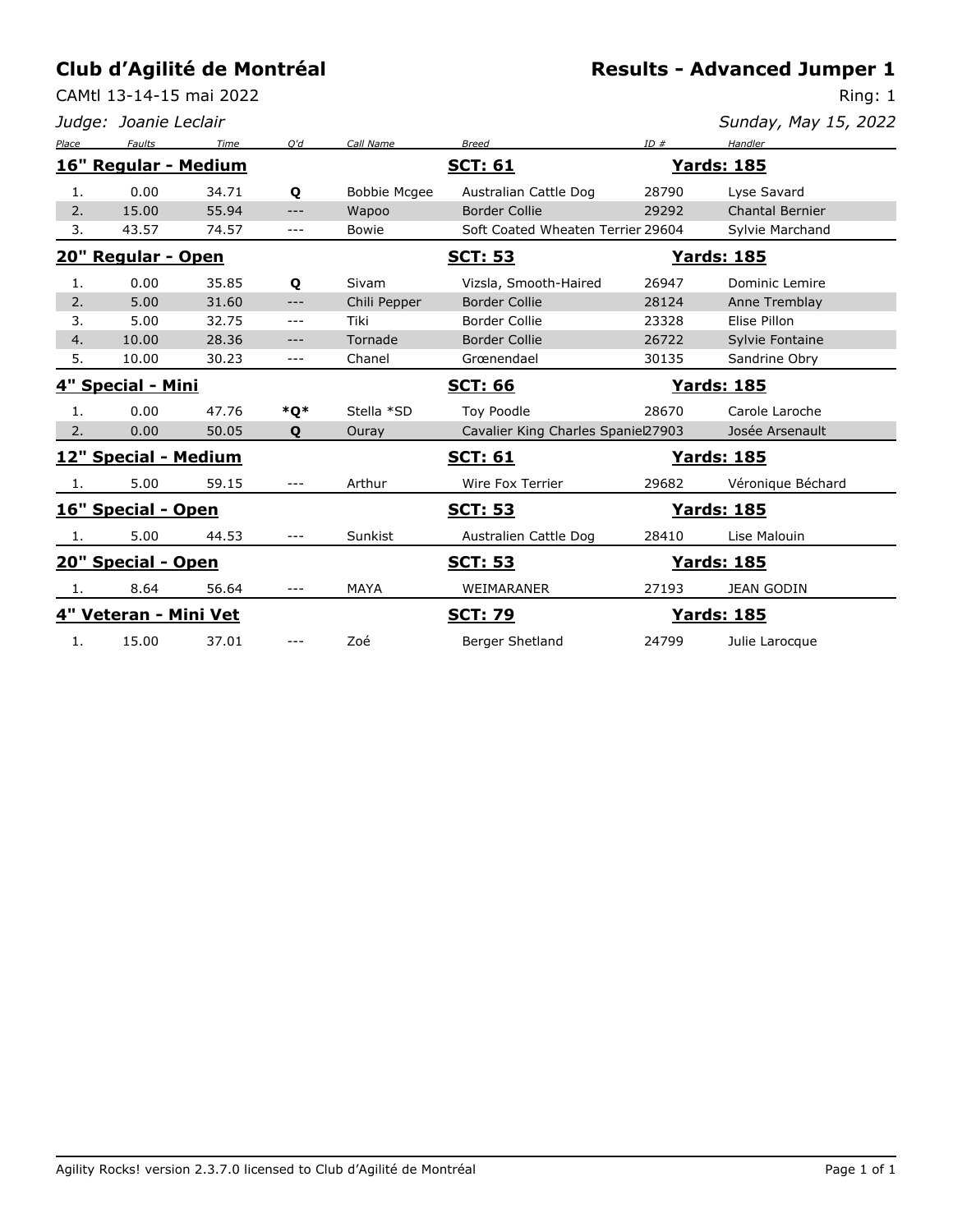CAMtl 13-14-15 mai 2022

*Judge: Gabrielle Fleury*

**Results - Advanced Jumper 2**

Ring: 1

| Sunday, May 15, 2022 |  |  |  |
|----------------------|--|--|--|
|----------------------|--|--|--|

| Place | <b>Faults</b>        | Time  | O'd | Call Name           | <b>Breed</b>                      | ID#   | Handler                 |
|-------|----------------------|-------|-----|---------------------|-----------------------------------|-------|-------------------------|
|       | 16" Regular - Medium |       |     |                     | <b>SCT: 54</b>                    |       | <b>Yards: 174</b>       |
| 1.    | 5.00                 | 33.72 | --- | <b>Bobbie Mcgee</b> | Australian Cattle Dog             | 28790 | Lyse Savard             |
| 2.    | 10.00                | 36.20 | --- | <b>Bowie</b>        | Soft Coated Wheaten Terrier 29604 |       | Sylvie Marchand         |
|       | 20" Regular - Open   |       |     |                     | <b>SCT: 47</b>                    |       | <b>Yards: 174</b>       |
| 1.    | 0.00                 | 24.14 | Q   | Chili Pepper        | <b>Border Collie</b>              | 28124 | Anne Tremblay           |
| 2.    | 0.00                 | 32.40 | Q   | <b>Sivam</b>        | Vizsla, Smooth-Haired             | 26947 | Dominic Lemire          |
| 3.    | 10.00                | 26.76 | --- | Tiki                | <b>Border Collie</b>              | 23328 | Elise Pillon            |
| 4.    | 20.00                | 41.02 | --- | Tornade             | <b>Border Collie</b>              | 26722 | Sylvie Fontaine         |
|       | 12" Special - Medium |       |     |                     | <b>SCT: 54</b>                    |       | <b>Yards: 174</b>       |
| 1.    | 35.21                | 64.21 | --- | Cooper              | Berger Australien Miniature 29024 |       | <b>Chantal Turcotte</b> |
|       | 16" Special - Open   |       |     |                     | <b>SCT: 47</b>                    |       | <b>Yards: 174</b>       |
| 1.    | 17.86                | 49.86 | --- | Sunkist             | Australien Cattle Dog             | 28410 | Lise Malouin            |
|       | 20" Special - Open   |       |     |                     | <b>SCT: 47</b>                    |       | <u>Yards: 174</u>       |
| 1.    | 0.00                 | 36.84 | Q   | <b>MAYA</b>         | WEIMARANER                        | 27193 | <b>JEAN GODIN</b>       |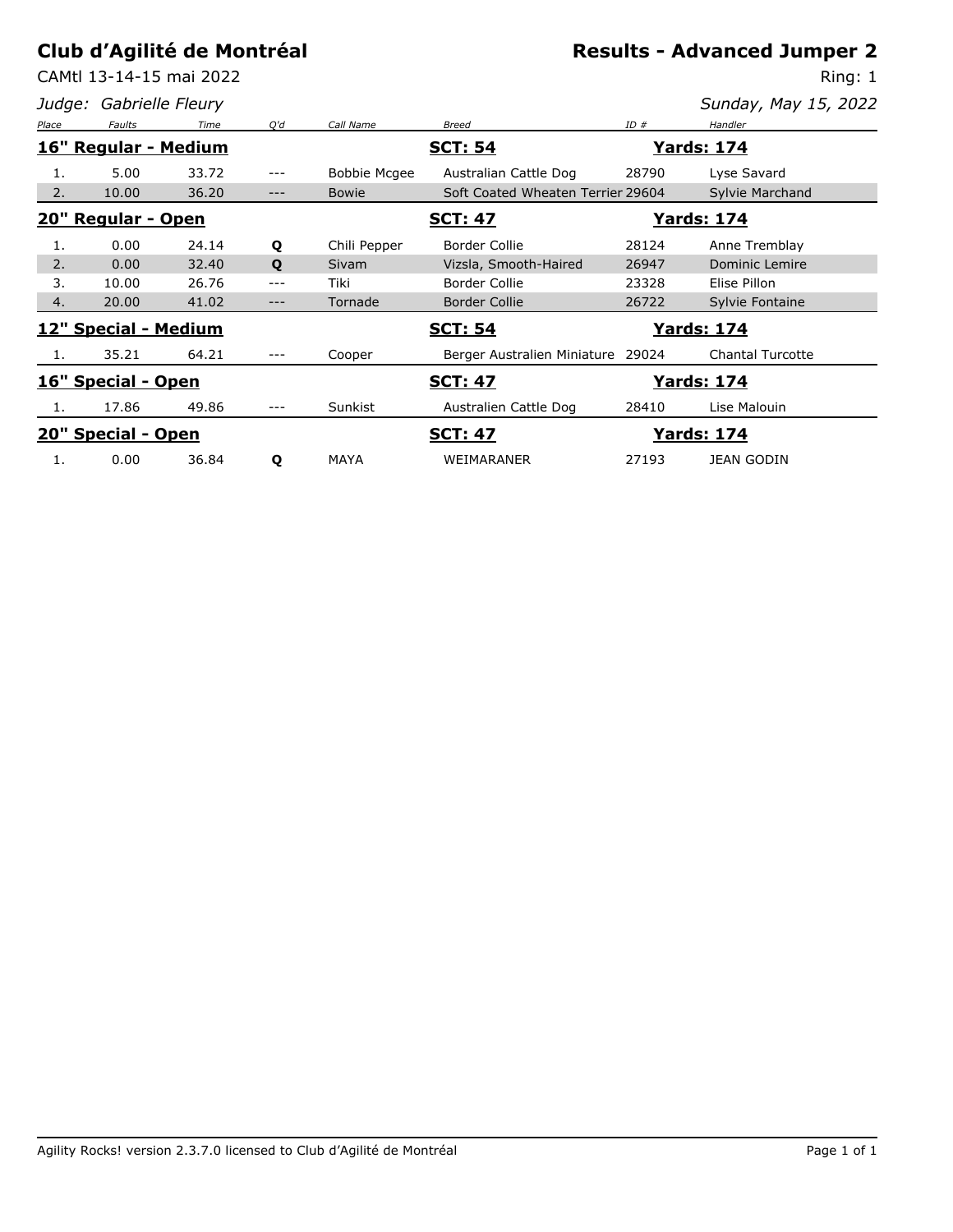CAMtl 13-14-15 mai 2022

*Judge: Gabrielle Fleury*

#### **Results - Advanced Snooker 1**

Ring: 1

*Sunday, May 15, 2022*

| Place                | Points                       | Time  | O'd   |                     |                                        |           |                            |
|----------------------|------------------------------|-------|-------|---------------------|----------------------------------------|-----------|----------------------------|
|                      | 20" Junior Handler - Open Jr |       |       |                     | <u>SCT: 60</u>                         |           | <b>Points Required: 32</b> |
| 1.                   | 51                           | 58.65 | Q     | Drako               | Golden Retriever                       | ID# 24909 | Francesco Pivotto          |
| 16" Regular - Medium |                              |       |       |                     | <u>SCT: 60</u>                         |           | <b>Points Required: 37</b> |
| 1.                   | 28                           | 36.75 | $---$ | Wapoo               | <b>Border Collie</b>                   | ID# 29292 | <b>Chantal Bernier</b>     |
| 2.                   | 16                           | 41.98 | ---   | <b>Bobbie Mcgee</b> | Australian Cattle Dog                  | ID# 28790 | Lyse Savard                |
|                      | 4" Special - Mini            |       |       |                     | <u>SCT: 60</u>                         |           | <b>Points Required: 35</b> |
| 1.                   | 39                           | 69.46 | *Q*   | Kaya *SD            | Cavalier King Charles                  | ID# 28999 | Louise Couillard           |
| 2.                   | 32                           | 72.40 | $---$ | Ouray               | Cavalier King Charles SpanielID# 27903 |           | Josée Arsenault            |
|                      | 12" Special - Medium         |       |       |                     | <u>SCT: 60</u>                         |           | <b>Points Required: 37</b> |
| 1.                   | 46                           | 58.62 | Q     | Arthur              | Wire Fox Terrier                       | ID# 29682 | Véronique Béchard          |
| 2.                   | 36                           | 58.31 |       | Shooter Girl        | <b>Border Collie</b>                   | ID# 26742 | Marie-Claude Chouinard     |
| 3.                   | 19                           | 47.44 | $---$ | Cooper              | Berger Australien Miniature ID# 29024  |           | <b>Chantal Turcotte</b>    |
|                      | 16" Special - Open           |       |       |                     | <b>SCT: 60</b>                         |           | <b>Points Required: 37</b> |
| 1.                   | 34                           | 47.02 | $---$ | Sunkist             | Australien Cattle Dog                  | ID# 28410 | Lise Malouin               |
| 2.                   | 22                           | 60.96 | ---   | Miel *SD            | Labrador                               | ID# 29151 | Johanne Savoie             |
|                      | 20" Special - Open           |       |       |                     | <b>SCT: 60</b>                         |           | <b>Points Required: 37</b> |
| 1.                   | 44                           | 54.32 | Q     | <b>MAYA</b>         | <b>WEIMARANER</b>                      | ID# 27193 | <b>JEAN GODIN</b>          |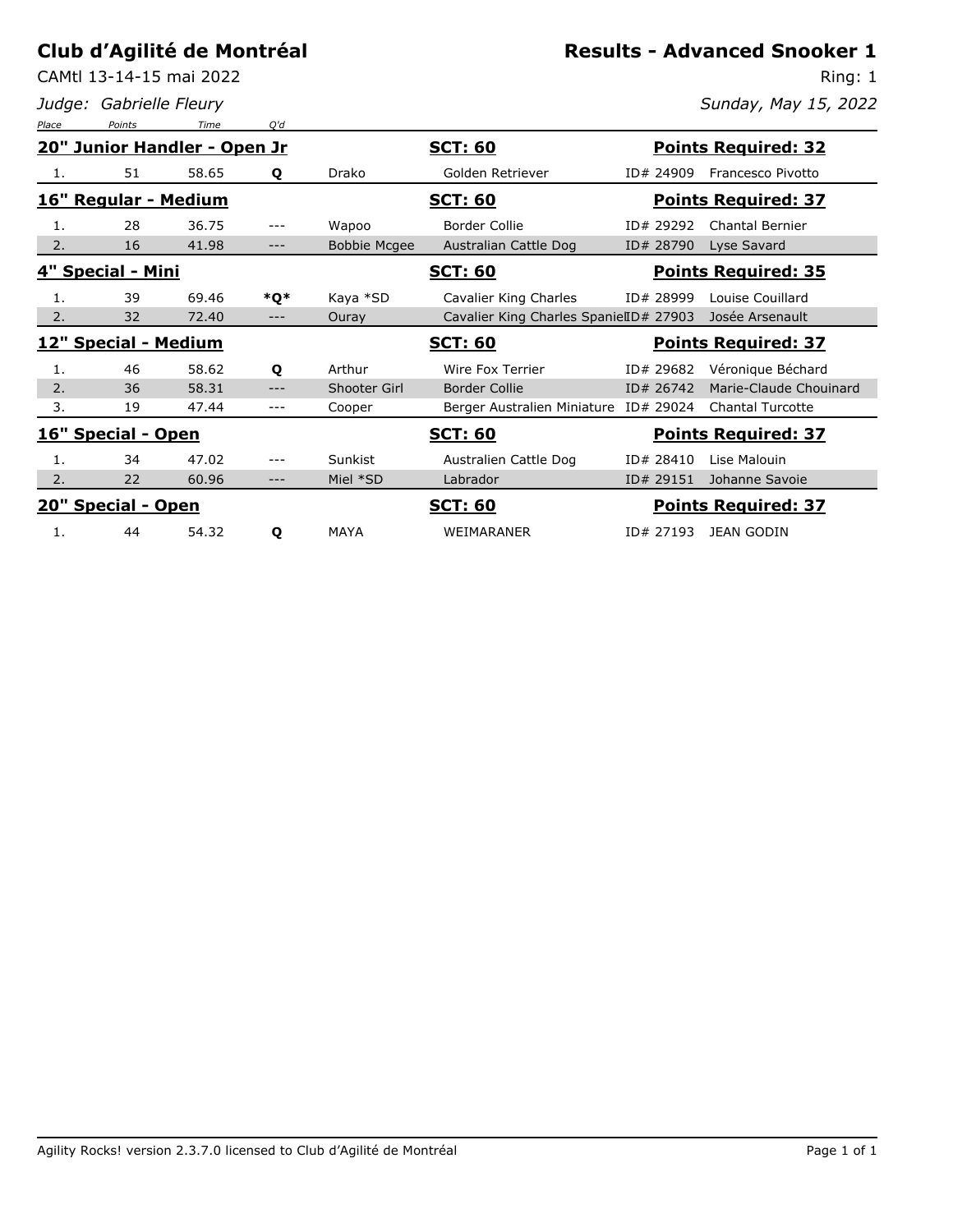# **Results - Advanced Standard 1**

CAMtl 13-14-15 mai 2022

Ring: 1 *Sunday, May 15, 2022*

|       | Judge: Joanie Leclair |       |     |                     |                       |       | Sunday, May 15, 2022   |
|-------|-----------------------|-------|-----|---------------------|-----------------------|-------|------------------------|
| Place | Faults                | Time  | O'd | Call Name           | <b>Breed</b>          | ID#   | Handler                |
|       | 12" Regular - Medium  |       |     |                     | <b>SCT: 83</b>        |       | <b>Yards: 203</b>      |
| 1.    | 5.00                  | 48.88 | --- | Décibelle           | Shetland              | 26847 | Christine Perreault    |
|       | 16" Regular - Medium  |       |     |                     | <b>SCT: 83</b>        |       | <b>Yards: 203</b>      |
| 1.    | 0.00                  | 47.80 | Q   | Wapoo               | <b>Border Collie</b>  | 29292 | <b>Chantal Bernier</b> |
| 2.    | 5.00                  | 48.79 | --- | <b>Bobbie Mcgee</b> | Australian Cattle Dog | 28790 | Lyse Savard            |
| 3.    | 5.00                  | 54.60 | --- | Kimi                | <b>NSDTR</b>          | 26672 | Elizabeth Gouin        |
|       | 20" Regular - Open    |       |     |                     | <b>SCT: 77</b>        |       | <b>Yards: 203</b>      |
| 1.    | 5.00                  | 39.55 | --- | Chanel              | Grœnendael            | 30135 | Sandrine Obry          |
| 2.    | 15.00                 | 51.16 | --- | Frozen              | Chien D'Eau Portugais | 28928 | Sylvie Denault         |
| 3.    | 20.00                 | 39.89 | --- | Tiki                | <b>Border Collie</b>  | 23328 | Elise Pillon           |
|       | 12" Special - Medium  |       |     |                     | <u>SCT: 83</u>        |       | <b>Yards: 203</b>      |
| 1.    | 11.84                 | 89.84 | --- | Arthur              | Wire Fox Terrier      | 29682 | Véronique Béchard      |
|       | 20" Special - Open    |       |     |                     | <b>SCT: 77</b>        |       | <u>Yards: 203</u>      |
| 1.    | 5.00                  | 61.54 | --- | <b>MAYA</b>         | WEIMARANER            | 27193 | <b>JEAN GODIN</b>      |